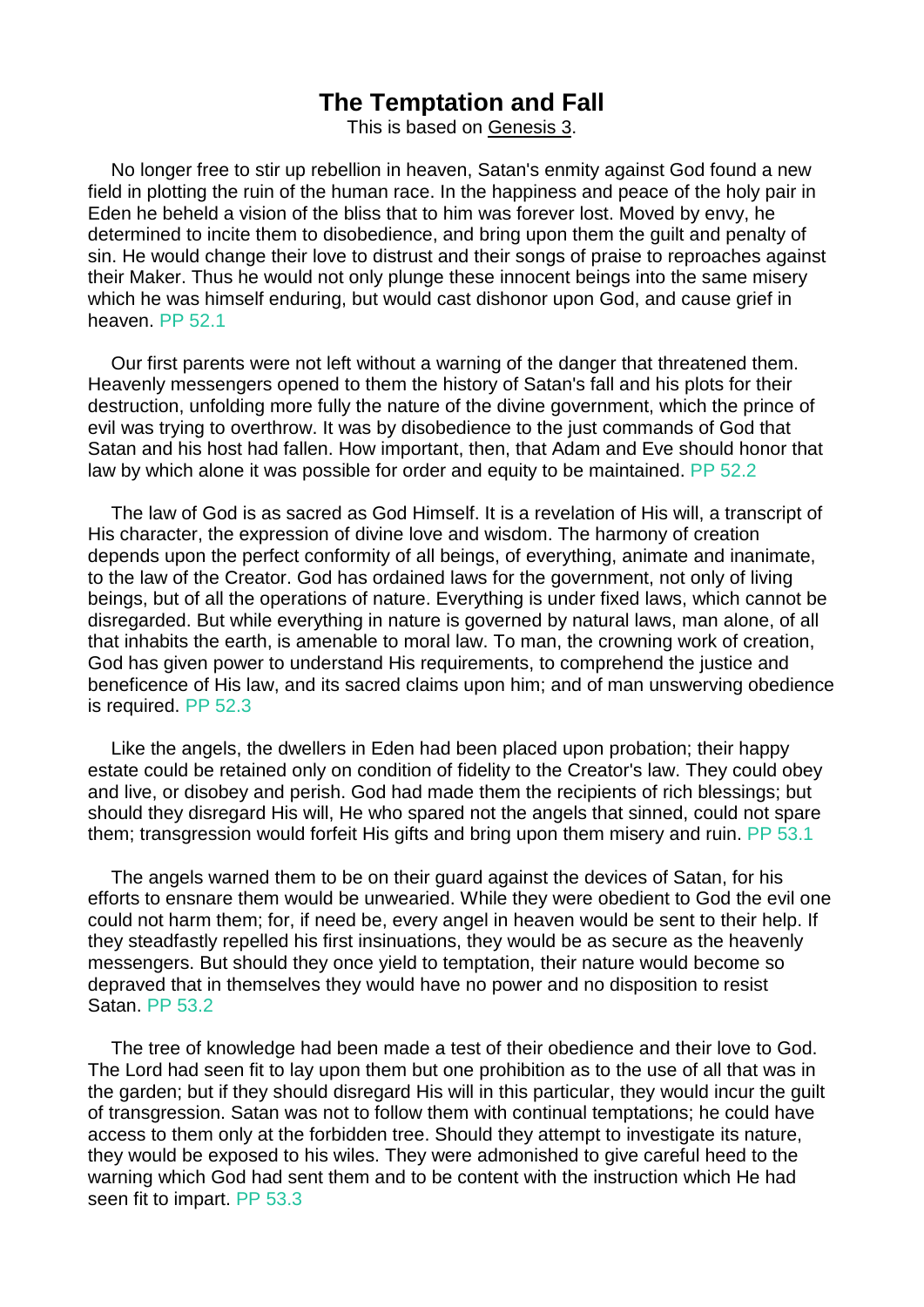In order to accomplish his work unperceived, Satan chose to employ as his medium the serpent—a disguise well adapted for his purpose of deception. The serpent was then one of the wisest and most beautiful creatures on the earth. It had wings, and while flying through the air presented an appearance of dazzling brightness, having the color and brilliancy of burnished gold. Resting in the rich-laden branches of the forbidden tree and regaling itself with the delicious fruit, it was an object to arrest the attention and delight the eye of the beholder. Thus in the garden of peace lurked the destroyer, watching for his prey. PP 53.4

The angels had cautioned Eve to beware of separating herself from her husband while occupied in their daily labor in the garden; with him she would be in less danger from temptation than if she were alone. But absorbed in her pleasing task, she unconsciously wandered from his side. On perceiving that she was alone, she felt an apprehension of danger, but dismissed her fears, deciding that she had sufficient wisdom and strength to discern evil and to withstand it. Unmindful of the angels' caution, she soon found herself gazing with mingled curiosity and admiration upon the forbidden tree. The fruit was very beautiful, and she questioned with herself why God had withheld it from them. Now was the tempter's opportunity. As if he were able to discern the workings of her mind, he addressed her: "Yea, hath God said, Ye shall not eat of every tree of the garden?" Eve was surprised and startled as she thus seemed to hear the echo of her thoughts. But the serpent continued, in a musical voice, with subtle praise of her surpassing loveliness; and his words were not displeasing. Instead of fleeing from the spot she lingered wonderingly to hear a serpent speak. Had she been addressed by a being like the angels, her fears would have been excited; but she had no thought that the fascinating serpent could become the medium of the fallen foe. PP 53.5

To the tempter's ensnaring question she replied: "We may eat of the fruit of the trees of the garden: but of the fruit of the tree which is in the midst of the garden, God hath said, Ye shall not eat of it, neither shall ye touch it, lest ye die. And the serpent said unto the woman, Ye shall not surely die: for God doth know that in the day ye eat thereof, then your eyes shall be opened, and ye shall be as gods, knowing good and evil." PP 54.1

By partaking of this tree, he declared, they would attain to a more exalted sphere of existence and enter a broader field of knowledge. He himself had eaten of the forbidden fruit, and as a result had acquired the power of speech. And he insinuated that the Lord jealously desired to withhold it from them, lest they should be exalted to equality with Himself. It was because of its wonderful properties, imparting wisdom and power, that He had prohibited them from tasting or even touching it. The tempter intimated that the divine warning was not to be actually fulfilled; it was designed merely to intimidate them. How could it be possible for them to die? Had they not eaten of the tree of life? God had been seeking to prevent them from reaching a nobler development and finding greater happiness. PP 54.2

Such has been Satan's work from the days of Adam to the present, and he has pursued it with great success. He tempts men to distrust God's love and to doubt His wisdom. He is constantly seeking to excite a spirit of irreverent curiosity, a restless, inquisitive desire to penetrate the secrets of divine wisdom and power. In their efforts to search out what God has been pleased to withhold, multitudes overlook the truths which He has revealed, and which are essential to salvation. Satan tempts men to disobedience by leading them to believe they are entering a wonderful field of knowledge. But this is all a deception. Elated with their ideas of progression, they are, by trampling on God's requirements, setting their feet in the path that leads to degradation and death. PP 54.3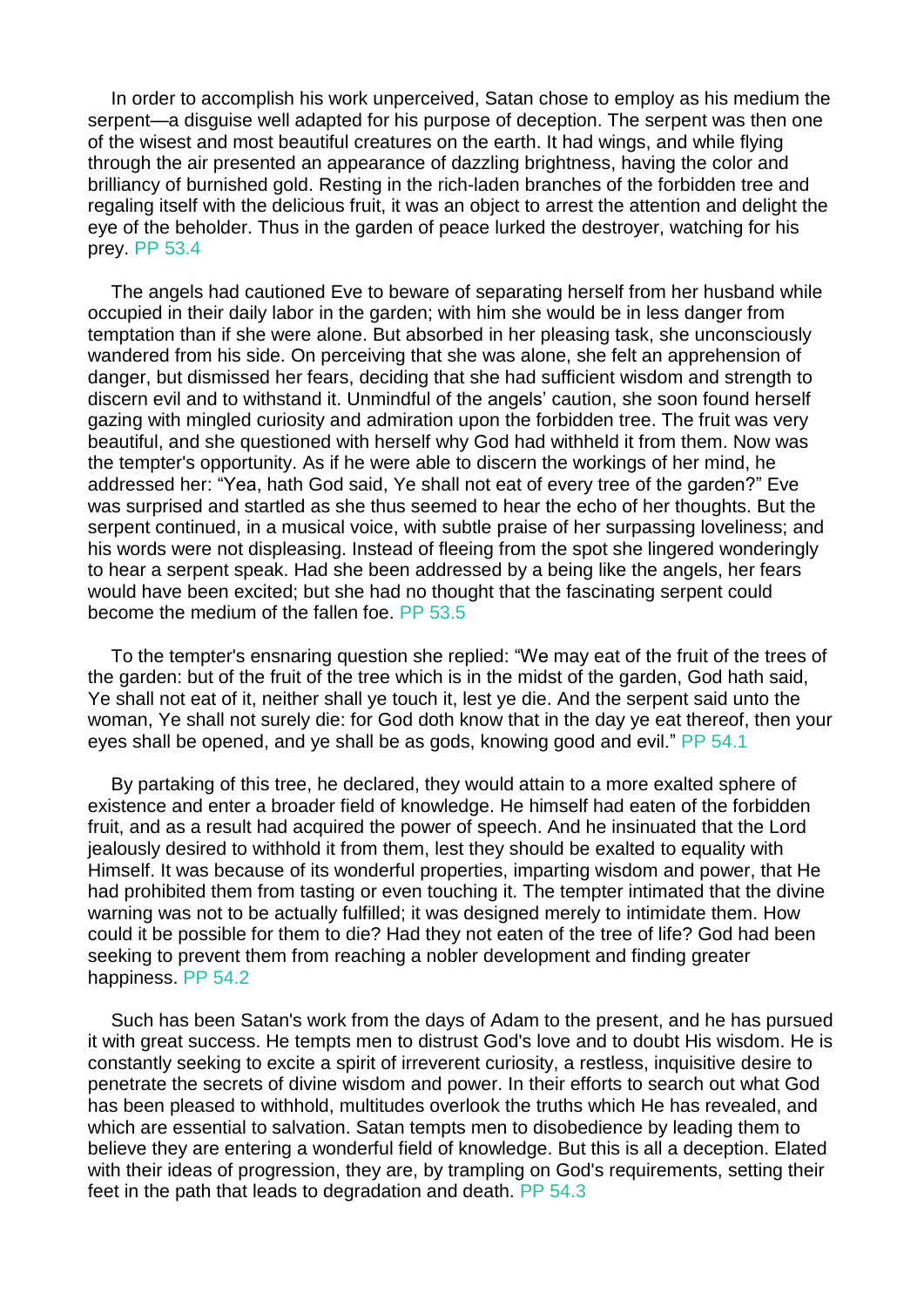Satan represented to the holy pair that they would be gainers by breaking the law of God. Do we not today hear similar reasoning? Many talk of the narrowness of those who obey God's commandments, while they themselves claim to have broader ideas and to enjoy greater liberty. What is this but an echo of the voice from Eden, "In the day ye eat thereof"—transgress the divine requirement—"ye shall be as gods"? Satan claimed to have received great good by eating of the forbidden fruit, but he did not let it appear that by transgression he had become an outcast from heaven. Though he had found sin to result in infinite loss, he concealed his own misery in order to draw others into the same position. So now the transgressor seeks to disguise his true character; he may claim to be holy; but his exalted profession only makes him the more dangerous as a deceiver. He is on the side of Satan, trampling upon the law of God, and leading others to do the same, to their eternal ruin. PP 55.1

Eve really believed the words of Satan, but her belief did not save her from the penalty of sin. She disbelieved the words of God, and this was what led to her fall. In the judgment men will not be condemned because they conscientiously believed a lie, but because they did not believe the truth, because they neglected the opportunity of learning what is truth. Notwithstanding the sophistry of Satan to the contrary, it is always disastrous to disobey God. We must set our hearts to know what is truth. All the lessons which God has caused to be placed on record in His word are for our warning and instruction. They are given to save us from deception. Their neglect will result in ruin to ourselves. Whatever contradicts God's word, we may be sure proceeds from Satan. PP 55.2

The serpent plucked the fruit of the forbidden tree and placed it in the hands of the halfreluctant Eve. Then he reminded her of her own words, that God had forbidden them to touch it, lest they die. She would receive no more harm from eating the fruit, he declared, than from touching it. Perceiving no evil results from what she had done, Eve grew bolder. When she "saw that the tree was good for food, and that it was pleasant to the eyes, and a tree to be desired to make one wise, she took of the fruit thereof, and did eat." It was grateful to the taste, and as she ate, she seemed to feel a vivifying power, and imagined herself entering upon a higher state of existence. Without a fear she plucked and ate. And now, having herself transgressed, she became the agent of Satan in working the ruin of her husband. In a state of strange, unnatural excitement, with her hands filled with the forbidden fruit, she sought his presence, and related all that had occurred. PP 55.3

An expression of sadness came over the face of Adam. He appeared astonished and alarmed. To the words of Eve he replied that this must be the foe against whom they had been warned; and by the divine sentence she must die. In answer she urged him to eat, repeating the words of the serpent, that they should not surely die. She reasoned that this must be true, for she felt no evidence of God's displeasure, but on the contrary realized a delicious, exhilarating influence, thrilling every faculty with new life, such, she imagined, as inspired the heavenly messengers. PP 56.1

Adam understood that his companion had transgressed the command of God, disregarded the only prohibition laid upon them as a test of their fidelity and love. There was a terrible struggle in his mind. He mourned that he had permitted Eve to wander from his side. But now the deed was done; he must be separated from her whose society had been his joy. How could he have it thus? Adam had enjoyed the companionship of God and of holy angels. He had looked upon the glory of the Creator. He understood the high destiny opened to the human race should they remain faithful to God. Yet all these blessings were lost sight of in the fear of losing that one gift which in his eyes outvalued every other. Love, gratitude, loyalty to the Creator—all were overborne by love to Eve. She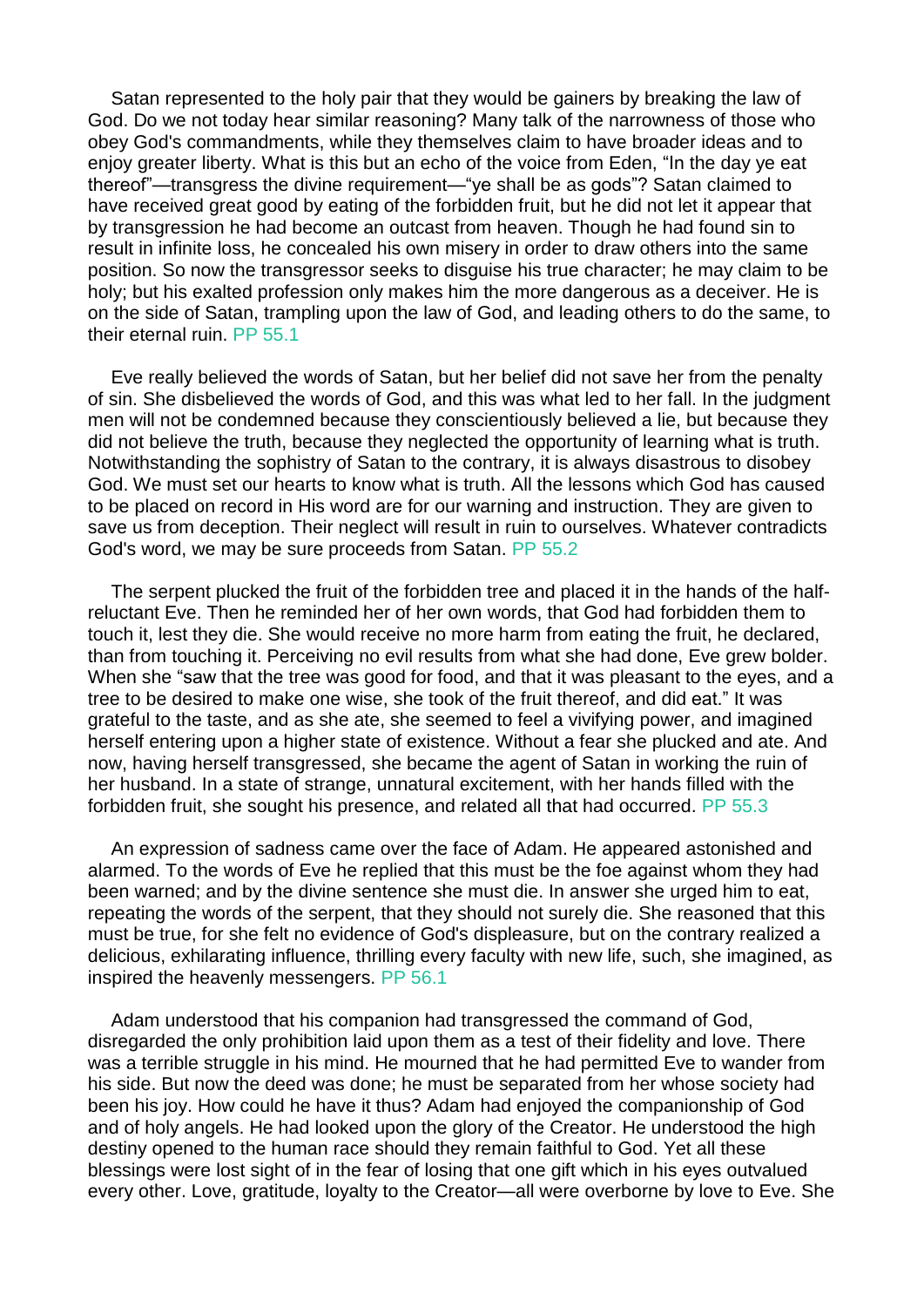was a part of himself, and he could not endure the thought of separation. He did not realize that the same Infinite Power who had from the dust of the earth created him, a living, beautiful form, and had in love given him a companion, could supply her place. He resolved to share her fate; if she must die, he would die with her. After all, he reasoned, might not the words of the wise serpent be true? Eve was before him, as beautiful and apparently as innocent as before this act of disobedience. She expressed greater love for him than before. No sign of death appeared in her, and he decided to brave the consequences. He seized the fruit and quickly ate. PP 56.2

After his transgression Adam at first imagined himself entering upon a higher state of existence. But soon the thought of his sin filled him with terror. The air, which had hitherto been of a mild and uniform temperature, seemed to chill the guilty pair. The love and peace which had been theirs was gone, and in its place they felt a sense of sin, a dread of the future, a nakedness of soul. The robe of light which had enshrouded them, now disappeared, and to supply its place they endeavored to fashion for themselves a covering; for they could not, while unclothed, meet the eye of God and holy angels. PP 57.1

They now began to see the true character of their sin. Adam reproached his companion for her folly in leaving his side and permitting herself to be deceived by the serpent; but they both flattered themselves that He who had given them so many evidences of His love, would pardon this one transgression, or that they would not be subjected to so dire a punishment as they had feared. PP 57.2

Satan exulted in his success. He had tempted the woman to distrust God's love, to doubt His wisdom, and to transgress His law, and through her he had caused the overthrow of Adam. PP 57.3

But the great Lawgiver was about to make known to Adam and Eve the consequences of their transgression. The divine presence was manifested in the garden. In their innocence and holiness they had joyfully welcomed the approach of their Creator; but now they fled in terror, and sought to hide in the deepest recesses of the garden. But "the Lord God called unto Adam, and said unto him, Where art thou? And he said, I heard Thy voice in the garden, and I was afraid, because I was naked; and I hid myself. And He said, Who told thee that thou wast naked? Hast thou eaten of the tree, whereof I commanded thee that thou shouldest not eat?" PP 57.4

Adam could neither deny nor excuse his sin; but instead of manifesting penitence, he endeavored to cast the blame upon his wife, and thus upon God Himself: "The woman whom *Thou gavest* to be with me, she gave me of the tree, and I did eat." He who, from love to Eve, had deliberately chosen to forfeit the approval of God, his home in Paradise, and an eternal life of joy, could now, after his fall, endeavor to make his companion, and even the Creator Himself, responsible for the transgression. So terrible is the power of sin. PP 57.5

When the woman was asked, "What is this that thou hast done?" she answered, "The serpent beguiled me, and I did eat." "Why didst Thou create the serpent? Why didst Thou suffer him to enter Eden?"—these were the questions implied in her excuse for her sin. Thus, like Adam, she charged God with the responsibility of their fall. The spirit of selfjustification originated in the father of lies; it was indulged by our first parents as soon as they yielded to the influence of Satan, and has been exhibited by all the sons and daughters of Adam. Instead of humbly confessing their sins, they try to shield themselves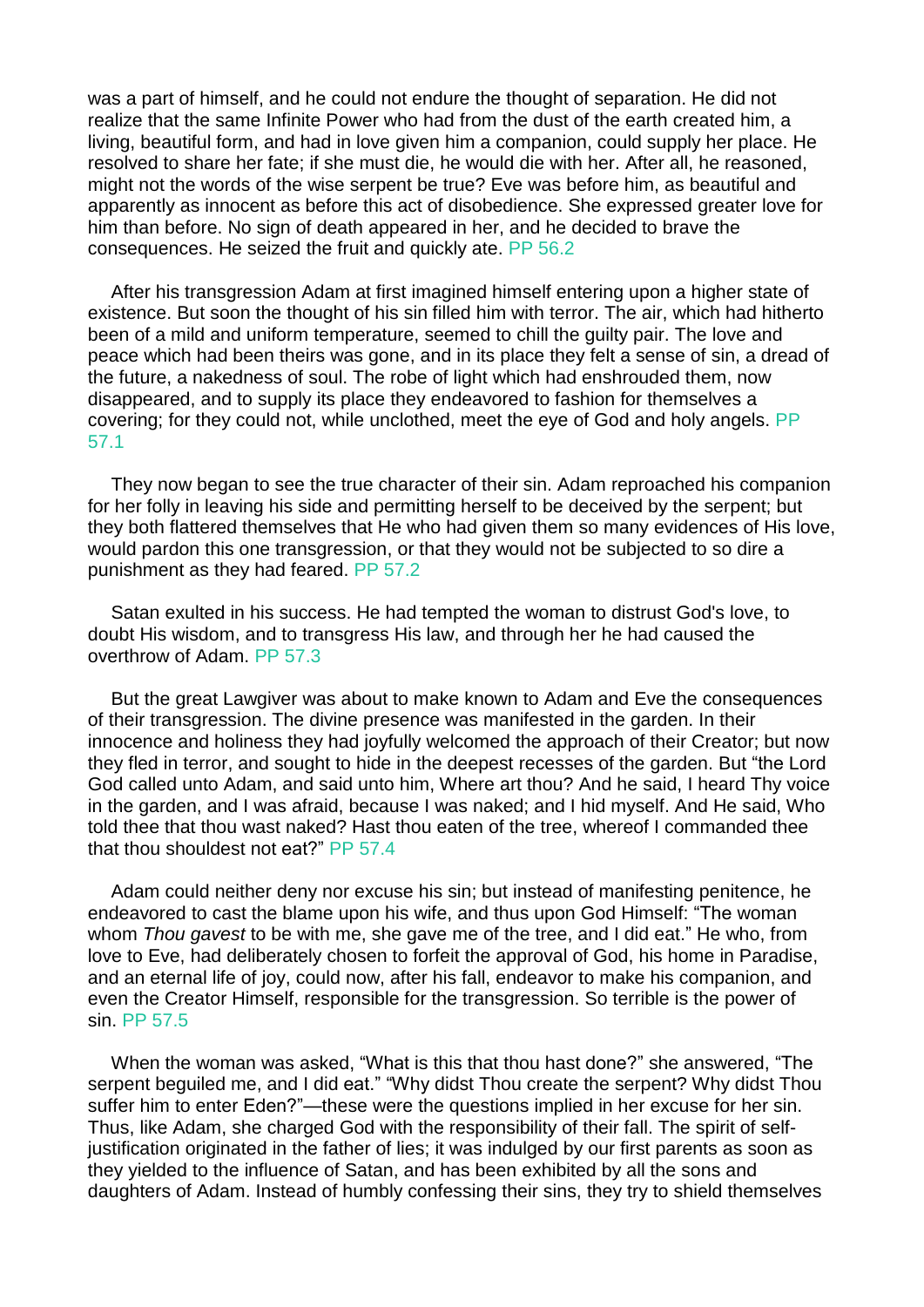by casting the blame upon others, upon circumstances, or upon God—making even His blessings an occasion of murmuring against Him. PP 58.1

The Lord then passed sentence upon the serpent: "Because thou hast done this, thou art cursed above all cattle, and above every beast of the field; upon thy belly shalt thou go, and dust shalt thou eat all the days of thy life." Since it had been employed as Satan's medium, the serpent was to share the visitation of divine judgment. From the most beautiful and admired of the creatures of the field, it was to become the most groveling and detested of them all, feared and hated by both man and beast. The words next addressed to the serpent applied directly to Satan himself, pointing forward to his ultimate defeat and destruction: "I will put enmity between thee and the woman, and between thy seed and her seed; it shall bruise thy head, and thou shalt bruise his heel." PP 58.2

Eve was told of the sorrow and pain that must henceforth be her portion. And the Lord said, "Thy desire shall be to thy husband, and he shall rule over thee." In the creation God had made her the equal of Adam. Had they remained obedient to God—in harmony with His great law of love—they would ever have been in harmony with each other; but sin had brought discord, and now their union could be maintained and harmony preserved only by submission on the part of the one or the other. Eve had been the first in transgression; and she had fallen into temptation by separating from her companion, contrary to the divine direction. It was by her solicitation that Adam sinned, and she was now placed in subjection to her husband. Had the principles enjoined in the law of God been cherished by the fallen race, this sentence, though growing out of the results of sin, would have proved a blessing to them; but man's abuse of the supremacy thus given him has too often rendered the lot of woman very bitter and made her life a burden. PP 58.3

Eve had been perfectly happy by her husband's side in her Eden home; but, like restless modern Eves, she was flattered with the hope of entering a higher sphere than that which God had assigned her. In attempting to rise above her original position, she fell far below it. A similar result will be reached by all who are unwilling to take up cheerfully their life duties in accordance with God's plan. In their efforts to reach positions for which He has not fitted them, many are leaving vacant the place where they might be a blessing. In their desire for a higher sphere, many have sacrificed true womanly dignity and nobility of character, and have left undone the very work that Heaven appointed them. PP 59.1

To Adam the Lord declared: "Because thou hast hearkened unto the voice of thy wife, and hast eaten of the tree, of which I commanded thee, saying, Thou shalt not eat of it: cursed is the ground for thy sake; in sorrow shalt thou eat of it all the days of thy life; thorns also and thistles shall it bring forth to thee; and thou shalt eat the herb of the field; in the sweat of thy face shalt thou eat bread, till thou return unto the ground; for out of it wast thou taken: for dust thou art, and unto dust shalt thou return." PP 59.2

It was not the will of God that the sinless pair should know aught of evil. He had freely given them the good, and had withheld the evil. But, contrary to His command, they had eaten of the forbidden tree, and now they would continue to eat of it—they would have the knowledge of evil—all the days of their life. From that time the race would be afflicted by Satan's temptations. Instead of the happy labor heretofore appointed them, anxiety and toil were to be their lot. They would be subject to disappointment, grief, and pain, and finally to death. PP 59.3

Under the curse of sin all nature was to witness to man of the character and results of rebellion against God. When God made man He made him rule over the earth and all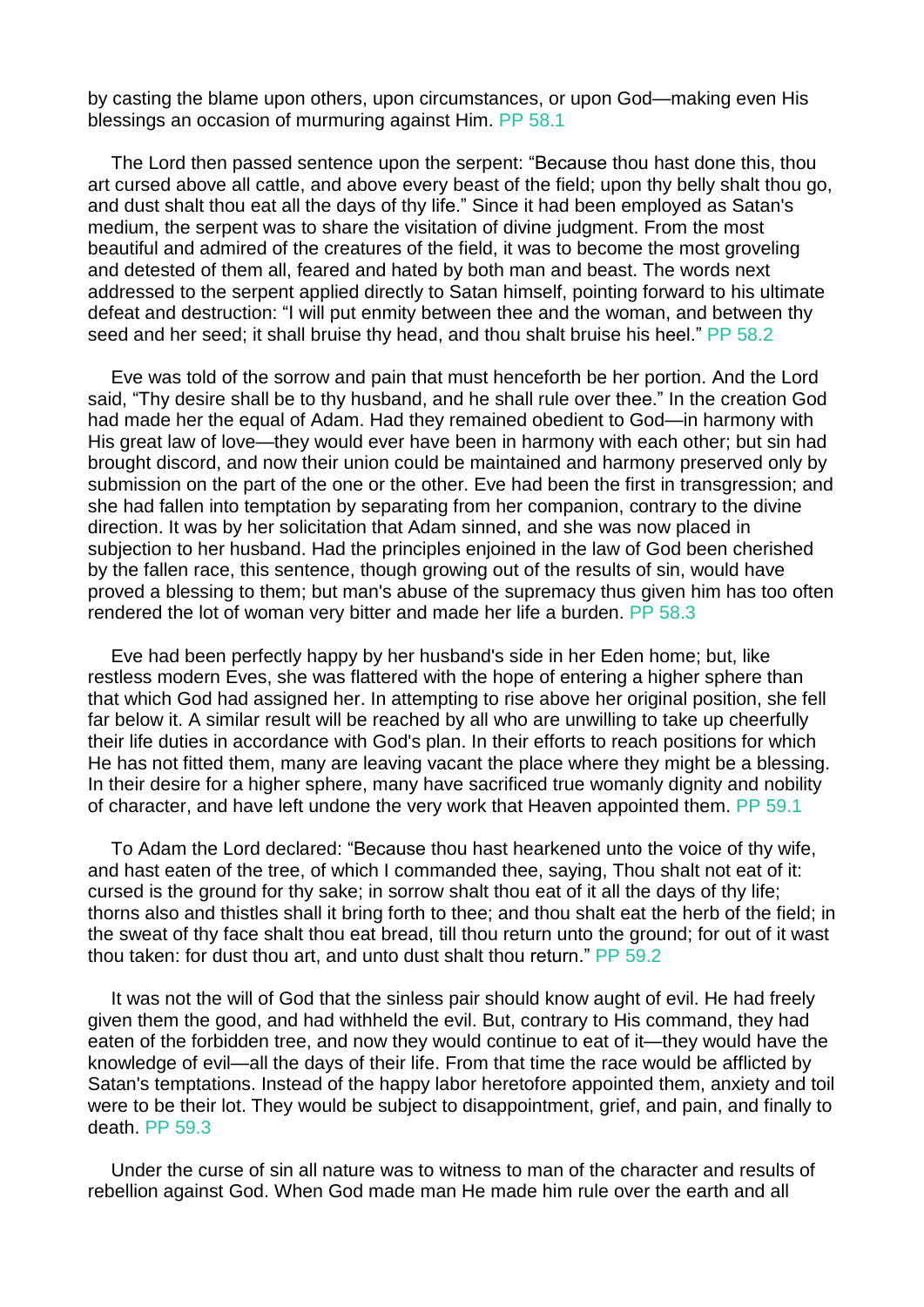living creatures. So long as Adam remained loyal to Heaven, all nature was in subjection to him. But when he rebelled against the divine law, the inferior creatures were in rebellion against his rule. Thus the Lord, in His great mercy, would show men the sacredness of His law, and lead them, by their own experience, to see the danger of setting it aside, even in the slightest degree. PP 59.4

And the life of toil and care which was henceforth to be man's lot was appointed in love. It was a discipline rendered needful by his sin, to place a check upon the indulgence of appetite and passion, to develop habits of self-control. It was a part of God's great plan of man's recovery from the ruin and degradation of sin. PP 60.1

The warning given to our first parents—"In the day that thou eatest thereof thou shalt surely die" [\(Genesis](https://m.egwwritings.org/en/book/1965.100#100) 2:17)—did not imply that they were to die on the very day when they partook of the forbidden fruit. But on that day the irrevocable sentence would be pronounced. Immortality was promised them on condition of obedience; by transgression they would forfeit eternal life. That very day they would be doomed to death. PP 60.2

In order to possess an endless existence, man must continue to partake of the tree of life. Deprived of this, his vitality would gradually diminish until life should become extinct. It was Satan's plan that Adam and Eve should by disobedience incur God's displeasure; and then, if they failed to obtain forgiveness, he hoped that they would eat of the tree of life, and thus perpetuate an existence of sin and misery. But after man's fall, holy angels were immediately commissioned to guard the tree of life. Around these angels flashed beams of light having the appearance of a glittering sword. None of the family of Adam were permitted to pass the barrier to partake of the life-giving fruit; hence there is not an immortal sinner. PP 60.3

The tide of woe that flowed from the transgression of our first parents is regarded by many as too awful a consequence for so small a sin, and they impeach the wisdom and justice of God in His dealings with man. But if they would look more deeply into this question, they might discern their error. God created man after His own likeness, free from sin. The earth was to be peopled with beings only a little lower than the angels; but their obedience must be tested; for God would not permit the world to be filled with those who would disregard His law. Yet, in His great mercy, He appointed Adam no severe test. And the very lightness of the prohibition made the sin exceedingly great. If Adam could not bear the smallest of tests, he could not have endured a greater trial had he been entrusted with higher responsibilities. PP 60.4

Had some great test been appointed Adam, then those whose hearts incline to evil would have excused themselves by saying, "This is a trivial matter, and God is not so particular about little things." And there would be continual transgression in things looked upon as small, and which pass unrebuked among men. But the Lord has made it evident that sin in any degree is offensive to Him. PP 61.1

To Eve it seemed a small thing to disobey God by tasting the fruit of the forbidden tree, and to tempt her husband also to transgress; but their sin opened the floodgates of woe upon the world. Who can know, in the moment of temptation, the terrible consequences that will result from one wrong step? PP 61.2

Many who teach that the law of God is not binding upon man, urge that it is impossible for him to obey its precepts. But if this were true, why did Adam suffer the penalty of transgression? The sin of our first parents brought guilt and sorrow upon the world, and